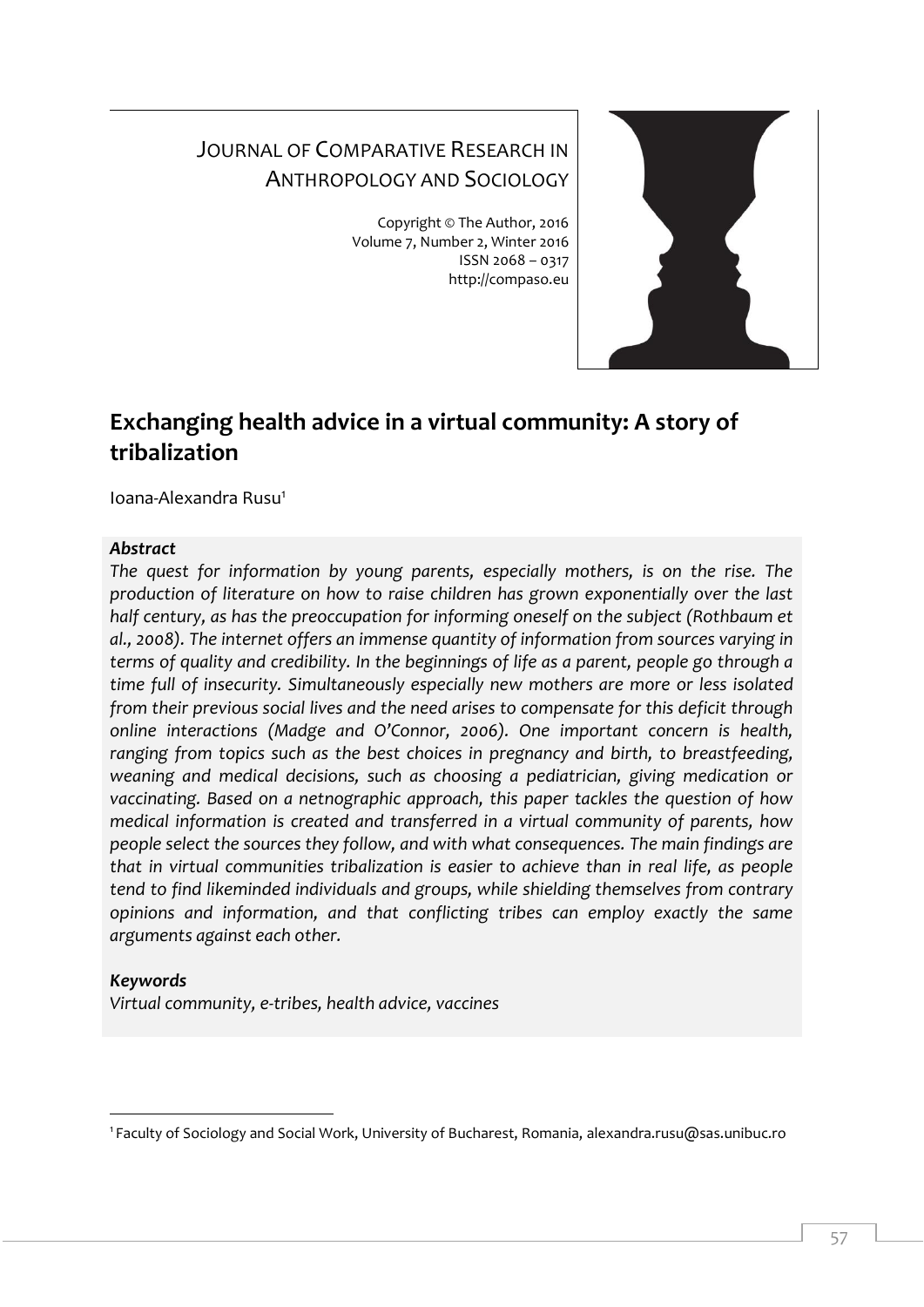Why do some people go online and ask other people who are more or less strangers for advice on medical issues? Why do people believe strangers they have only met online? What are the consequences? These are the research questions driving this article. As debates on the failures of healthcare and on vaccines are high on the public agenda, the answers to these questions will shed light on the way people form and confirm opinions on wich they base decisions related to their and their children's health.

The quest for information by young parents is on the rise. The production of literature on how to raise children has grown exponentially over the last half century, as has the preoccupation for informing oneself on the subject (Rothbaum et al., 2008). In addition to books, the internet offers an immense quantity of information from sources varying in terms of quality and credibility. In the beginnings of life as a parent, people go through a time full of insecurity. Simultaneously, especially new mothers feel isolated from their previous social lives. The need arises to compensate for this deficit of information and social interactions by participating in online communities with similar views on parenting (Madge and O'Connor, 2006).

The attraction towards online social interactions is even greater in the case of parents with views that deviate from the mainstream, as it is more difficult to find likeminded people in this situation. In her study on a real-life community, Faircloth (2009, 2010) showed how participants in La Leche League meeting justified their choice (it is healthier, it is best for their children, "others" are not well informed) and defended themselves or hid from people who disagreed with them. Simultaneously, they tried to limit their interaction with mothers who did not share their values, or even excluded them from the community. All these efforts show how important it is for parents to create a social space where they find like-minded people. This space is much easier to be found online, than offline, as people who share a minoritarian view tend to be scattered.

## **Methodology**

This research focuses on a Romanian-speaking virtual community of parents that hold similar parenting values. They promote and practice attachment parenting, respectful parenting, natural parenting, embracing natural birth, prolonged breastfeeding, babywearing, alternative education, homeschooling, unschooling, baby-led weaning and other related practices. They interact through blogs, Facebook pages, and Facebook groups, and sometimes meet in real life at conferences, garage sales or specialized local meetings (e.g. local babywearing groups). The community is made up mainly of mothers with medium to high socio-economic status. They are thus situated at the higher end of the digital divide, as previous research shows that parents with higher socio-economic status tend to use the internet more often and with more competence. They tend to have more frequent access to the internet and tend to rely more on official websites, than personal ones (Rothbaum et al., 2008).

A netnographic approach (Kozinets, 1998, 2010) is used in order to understand what drives these people to seek and share medical advice online, and how credibility is being built and perceived. The author has been working in the community under study for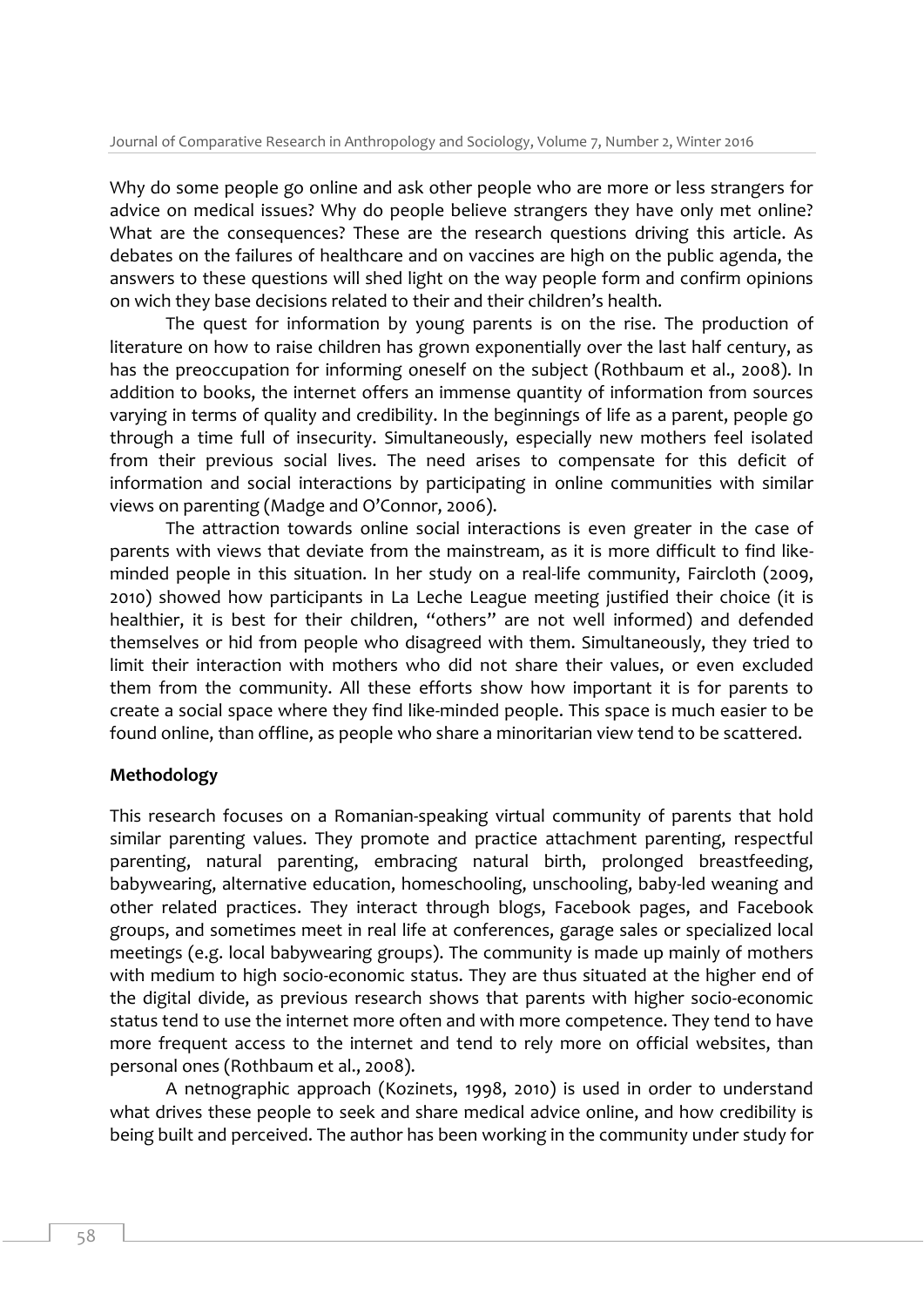three years, after already having been a member of the community for another year. At various times, she announced her presence publicly, and privately to leaders of the community. There were no objections from the community, and some of the members even volunteered for interviews. As some of the Facebook groups belonging to the community are secret or with restricted access, information from them will not be used in this paper. The types of discourses present in those groups are the same as the ones used on public Facebook pages and blogs on the same topic, so we shall look at the latter in order to understand how arguments are made on specific subjects.

There are two types of providers of medical information on the internet. On the one hand, there are pages belonging to organizations or people with high visibility in the community, influencers – mostly bloggers. There is some interaction on their pages, especially on their Facebook pages, but the influence is rather unidirectional. On the other hand, there are Facebook groups where parents, especially mothers, exchange information on medical issues. These are more general parenting groups, where parents can discuss different topics, including health; groups on specific issues, like breastfeeding, babywearing, birthing, vaccines etc.; groups where people can ask for references on doctors and clinics; and groups where only specialists (doctors, midwifes, nurses, psychologists) are allowed to answer the questions of members. The latter two are not within the scope of this research.

Within the community under study there is a widespread agreement on some health-related choices, like the benefits of natural birth and breastfeeding, baby-led weaning, introducing sugar as late and as little as possible, babywearing, restricted or no screentime, and not taking antibiotics unless absolutely necessary. On the other hand, there are some disputed topics, that tend to divide the community. The most prominent example of such a topic is the ongoing debate on vaccines. We will further analyze how these topics are treated differently by the community. In order to better understand the topic at hand, we will first describe the quest for medical advice in terms of motivations, content, actors involved, and credibility of the latter. We will then proceed to analyzing two specific topics – vaginal birth after C-section (VBAC) and vaccines - and the way they are handled by the community.

## **Motivations for seeking medical advice online**

What motivates people to seek medical advice online? Why would one trust one's health or one's children's health in the hands of strangers, most of whom are not medics? First of all, there are the reasons linked to the medical profession. Thus, one motivation given by members of the community is their distrust in doctors and the health system. Members living in Romania tend to express their distrust as taken for granted. They compare their experiences with those of members living abroad and almost always the result is in favour of the latter. Frequent topics of comparison are prenatal care, childbirth, and support for breastfeeding. Another reason for seeking medical advice online is the confusion created by conflicting opinions from different physicians, such as the general practitioner, the pediatrician, and doctors from other specialisations. For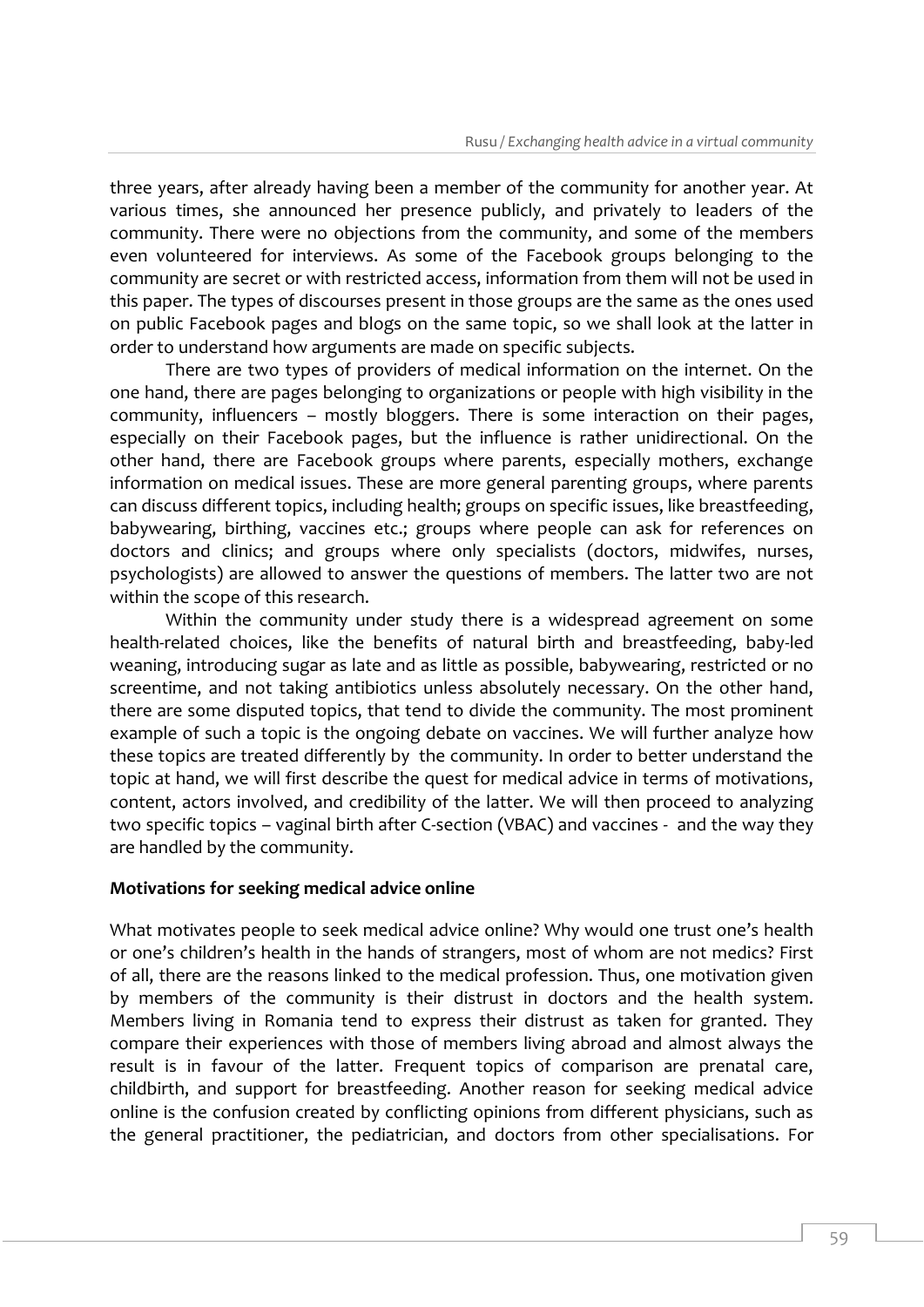example, the family doctor may have a different view from that of the pediatrician on the best time for starting to feed the baby solids. Even if parents have already decided whom they trust, they still feel the need to go online and search for validation, while complaining about those doctors who cannot reach agreement on such simple topics.

When a doctor's advice conflicts with already held beliefs about children's and maternal health, validation most often culminates in the recommendation to change the doctor. For example, if the pediatrician scolds the mother for breastfeeding on cue at 7 months, and the mother goes online and expresses her confusion in a support group for breastfeeding mothers, nobody will support the doctor's opinion. Other members will remind the mother about WHO guidelines, tell her to continue to breastfeed her baby, and urge her to find a different pediatrician. It should be noted that, even though it may appear that the advice is contrary to that given by the doctor, and even though exclamations such as "Oh, those doctors who have learned nothing since grandmother's times/since the fall of communism!" are fairly common, the medical profession as a whole is not dismissed. People are urged to find those "few exceptions" who are "informed" and who will give medical advice that is congruent with the views of the community. For example, if a breastfeeding mother has a medical condition that needs medication or an intervention, she will be directed to a doctor who is a specialist in her condition, and who also supports breastfeeding. Otherwise, there is a great perceived risk that the mother will be told to wean her baby off the breast, even when this is not necessary.

Another class of reasons arise from the medical situation itself. For example, there can be high anxiety over symptoms or the diagnosis, which prompt people to ask other members of the community to share their experiences. Sometimes, people just want to hear other experiences or ease their worries while waiting for the doctor's appointment, be it the first one or the second, or third opinion. Another kind of situation is what we could call "small emergencies". These are accute conditions that happen at an incovenient moment, such as a high fever over the weekend or at night, when it is more difficult to reach a doctor parents know and trust, and the parent does not think it is that bad that a visit to the emergency room would be justified.

The third class of motivations for seeking medical advice online is linked to the need for reassurance. The physical and psychological health of their children is a priority for the members of the community, and many strive to keep up to date with the available information on the issues. This can sometimes become a source of uncertainty. For example, members ask for validation after having had discussions with friends or family who think badly of their approach to health issues. Those unsettling arguments from the outside may be based on customs (e.g. you have to bind the legs of the baby, so she does not get crooked feet), superstitions (e.g. you are not to resume breastfeeding with a child who has been weaned off the breast, as he will become a poltergeist/he will be able to give the evil eye), different medical advice received in turn by the others (e.g. you have to give tea to an infant, especially when it is hot outside, or they will dehydrate).

Another source of uncertainty is precisely the massive amount of information available online. One can find online articles in support of almost anything, and this vast amount of knowledge can be difficult to navigate and sometimes unsettling. For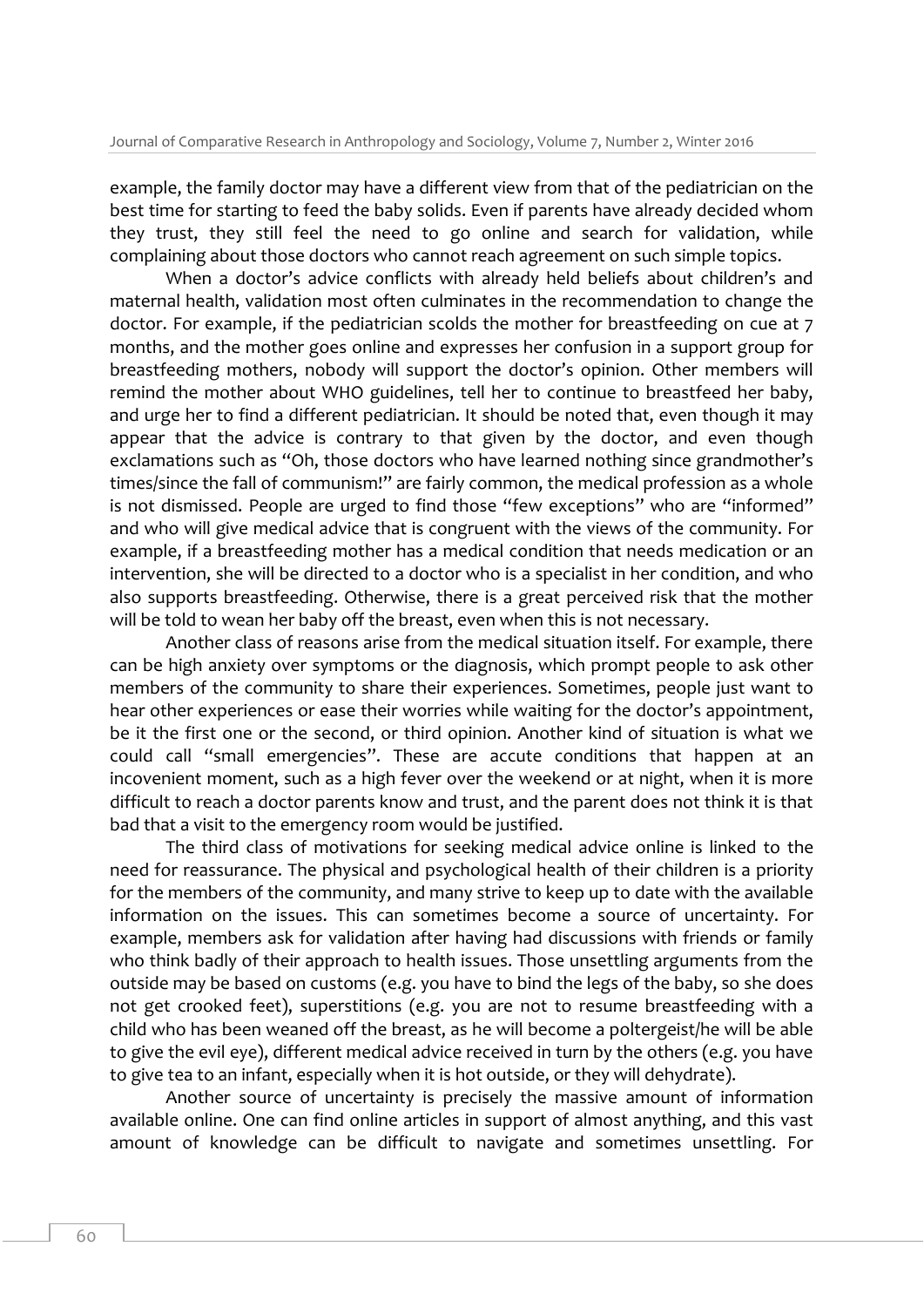example, there is a host of information on the work and findings of Louis Pasteur. But, at the same time, there are articles belonging to the anti-vaccine community, in which Pasteur is described as one of the biggest imposters who have ever lived. Without access to Pasteur's original work, without being able to replicate it by oneself, and, most importantly, in the absence of unconditional trust in "mainstream science", there is no way to prove either point of view.

## **Content of online health-related advice**

We have just gone through the reasons people give for seeking medical information online in this virtual community. Let us now see what kind of information is being sought. Firstly, people ask for a type of information that some may not even see as medical advice: recommendations for baby care. Although breastfeeding, introducing solids, nutrition in general, babywearing, and sleeping are topics addressed in routine medical appointments in the first years of a child's life, they are often regarded as common sense knowledge. So much so, that often, in arguments, the phrase "when I was raising children, there were no such guidelines and my children turned out just fine", uttered by elderly people, is very common. This is why members of the community go online to complain about their mothers, (mostly female) in-laws, neighbours and other people, mostly ladies, who disagree with their choices, and regardless of the professional advice they might have gotten. They seek and find reassurance that they are doing the right thing, and validation in their role as mothers that do not need nosey people's intervention in their and their children's lives.

Sometimes, people ask for very specific medical advice: possible diagnoses, possible treatments, or medical tests to run given the former. These questions follow after a detailed description of symptoms and recent medical history and, when relevant, are accompanied by pictures (e.g. of the rash, colour of the skin, wound etc.). Sometimes, members of the community are the second opinion after a doctor's appointment which leaves the parent in doubt. In many cases, these threads end with the advice to visit a (second or even third) specialist. These discussions may degenerate in conflicts between, on the one hand, those who think one should not rely on online advice and, on the other hand, those who try to put themselves in the original poster's shoes and argue that sometimes it is hard to trust physicians.

In some situations, members will only ask for information that assists them in finding the most suitable specialized help possible. For example, in case of a rash, parents will ask whether they should talk first to a pediatrician, a dermatologist, or an allergist. Or they may inquire about doctors and clinics, in their quest to find medical assistance that is best suited to their needs and their budget.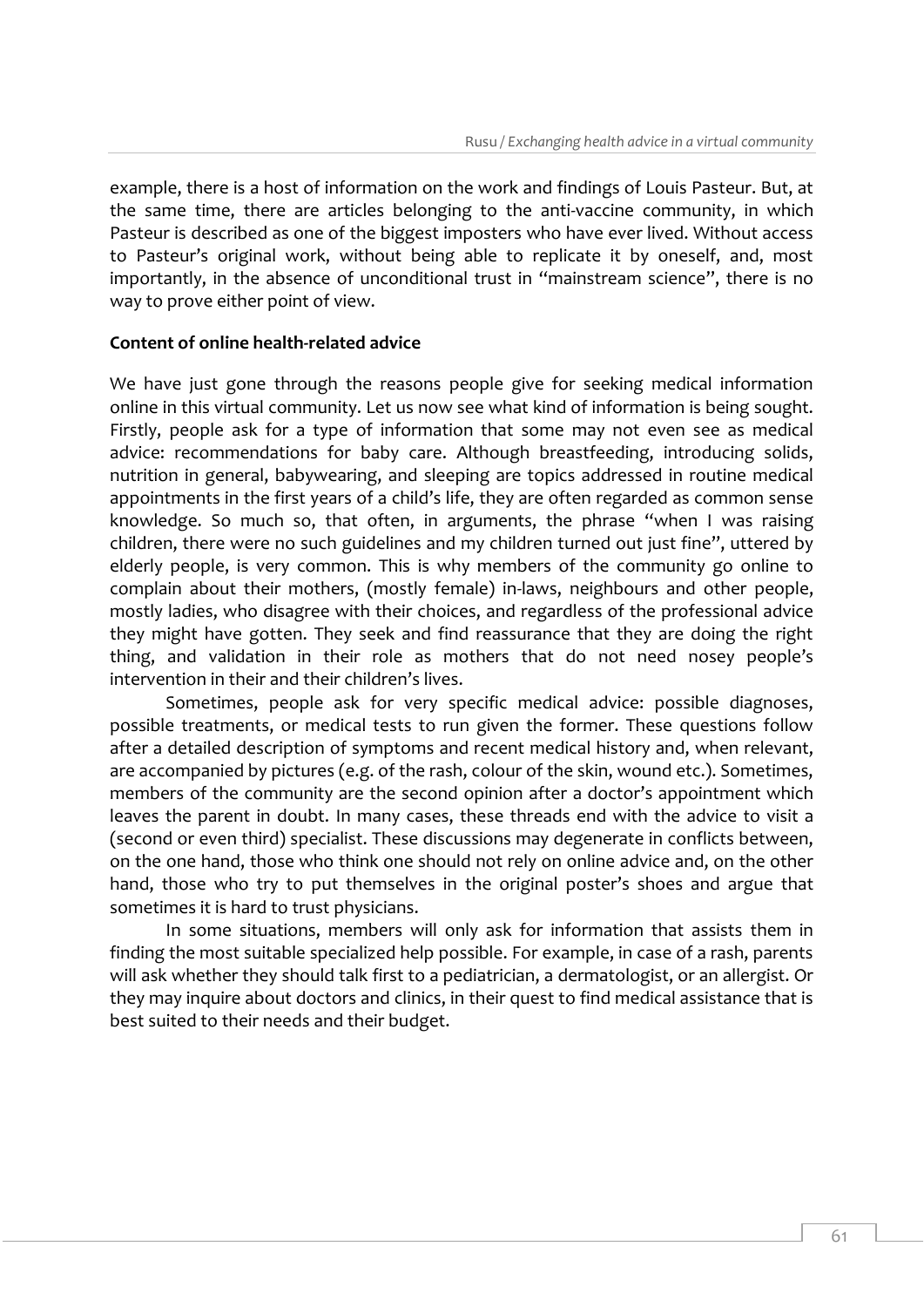### **Actors involved in the exchange**

There are several types of actors involved. As Kozinets (1998, 2010) pointed out in the case of consumer communities, we can classify actors of a virtual community according to their interest for the central topic, and their involvement in interactions with other members (see Table 1).

|                       |      | Social ties within the community |                 |
|-----------------------|------|----------------------------------|-----------------|
|                       |      | Low                              | High            |
| Interest in the topic | Low  | <b>Tourists</b>                  | Minglers        |
|                       | High | Devotees                         | <b>Insiders</b> |

#### **Table 1: Types of actors according to Kozinets (1998, 2010)**

First of all, there are the specialists. They may have a medical degree and be recognized as a result of it, or they may have another kind of legitimation. They may be leaders of segments of the community, visible to the more general public or known for their blogs, parenting courses, advocacy, or a combination of all of the above. In terms of Kozinets' (1998, 2000) typology, they may be insiders or devotees.

Administrators of Facebook groups have an important role in the way discussions go. Depending on the characteristics of the group – theme of the group, size, history -, they can make up rules. Some of these rules may state medical issues that may not be discussed, such as vaccines. Facebook admins may be insiders, "experts" recognized as such by the community, or minglers who share the values of the specific group and are available for doing admin work.

There are other very active members who can behave as minglers – by participating in as many topics as possibile, in several Facebook groups of the community -, or as insiders, looking up information on topics of interest for the community, gathering sources in one post, or by starting their own Facebook pages and blogs.

"Tourists" are not really members of the community, but their presence is noticeable. There are two kinds of tourists. First, there are those who seek a specific piece of information and who illustrate what Kozinets coined as "tourists". Then, there are the "outsiders" and the "trolls". "Outsiders" may ask questions that are out of line, like what solids to introduce at 3 months of age, after having started weaning at 2 months. "Trolls" may ask similar questions, but sometimes it is easy to recognize the intention to provoke. Understandably, most of the time it is hard to distinguish between honest outsiders, who just "got lost", and trolls, who are there with the objective to trigger a fight. Either way, their effect on the dynamic of group discussions is similar: they generate conflicts on the topic about which they asked and, simultaneously, they generate secondary conflicts between those who want to help or correct the original poster and those who bash her.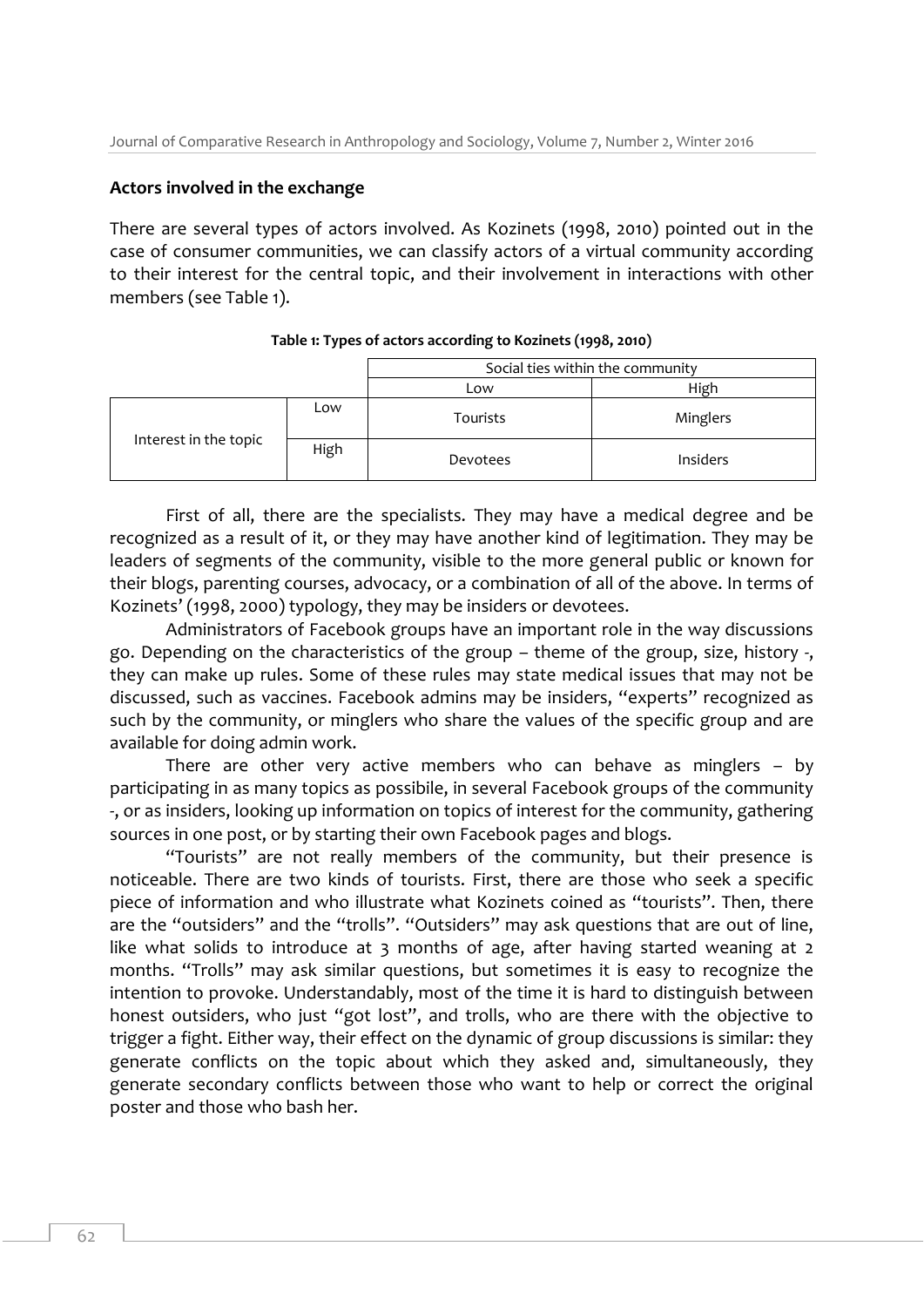### **Credibility of the source**

When people ask for advice on health issues, they are putting their lives or the lives of their loved ones in the hands of those who advise them. Between asking a renowned specialist who is simultaneously a close friend and following the advice of a stranger about whom they know nothing, there is a wide array of perceived trustworthiness. When going in a virtual community and asking for medical advice, one should expect to receive different, sometimes even conflicting opinions. They will choose to act upon this information depending on the credibility they lend to it and to its source. It is therefore important to understand how credibility is built.

First of all and most importantly, the way discussions go suggests that people tend to believe those who share the same point of view as themselves. This is particularly the case when the need for reassurance is the main motivation for seeking help online. People tend to believe those who help them stay strong in their own original beliefs. This is not a surprise, but just a reminder that confirmation bias is an important factor when people make decisions, including choices about their health.

Another source of credibility is a shared history. Members of the community tend to believe people whom they already know from other online interactions that resulted in a positive experience, even if those interactions were on unrelated topics. Being an active member of the community thus results in greater credibility. For example, mothers who are very active in babywearing groups, and who have attained a certain degree of visibility there, will be better received in discussions about breastfeeding or weaning, as they have already shown that they share the values of the community.

There is, understandably, the instutionalized credibility of "experts" and admins. In some cases, the official degree is the source of trustworthiness, but admins or well known bloggers may sometimes appear to members of the community to be more believable than physicians or other specialized medical staff. For example, on a group where mothers and expectant mothers discussed birthing experiences and birth plans, a neonatology doctor who was present in the group felt the need to intervene and to say that it was impossible to have rooming in (the newborn baby stays with the mother) and skin-to-skin contact directly after a cesarean delivery. She was vehemently contradicted by mothers who declared they had had that kind of experience in private clinics or in other countries and she left the group as a result of the discussion.

Members of the community may employ different strategies in order to increase their credibility. For example, people may quote online or offline written sources. These can be either blogs and the like, or sources that are perceived as scientific and objective at least by some members of the community under study. They may be, however, not recognized by the scientific community. An example of such site is mercola.com, which is presented as the website of a doctor who is a "natural health expert", but which displays disputed content (Zimmerman et. al., 2005). Another strategy is to quote the opinions of doctors. This way, the lay person is freed from the responsibility of generating a piece of advice, and, at the same time, gains the credibility given to experts.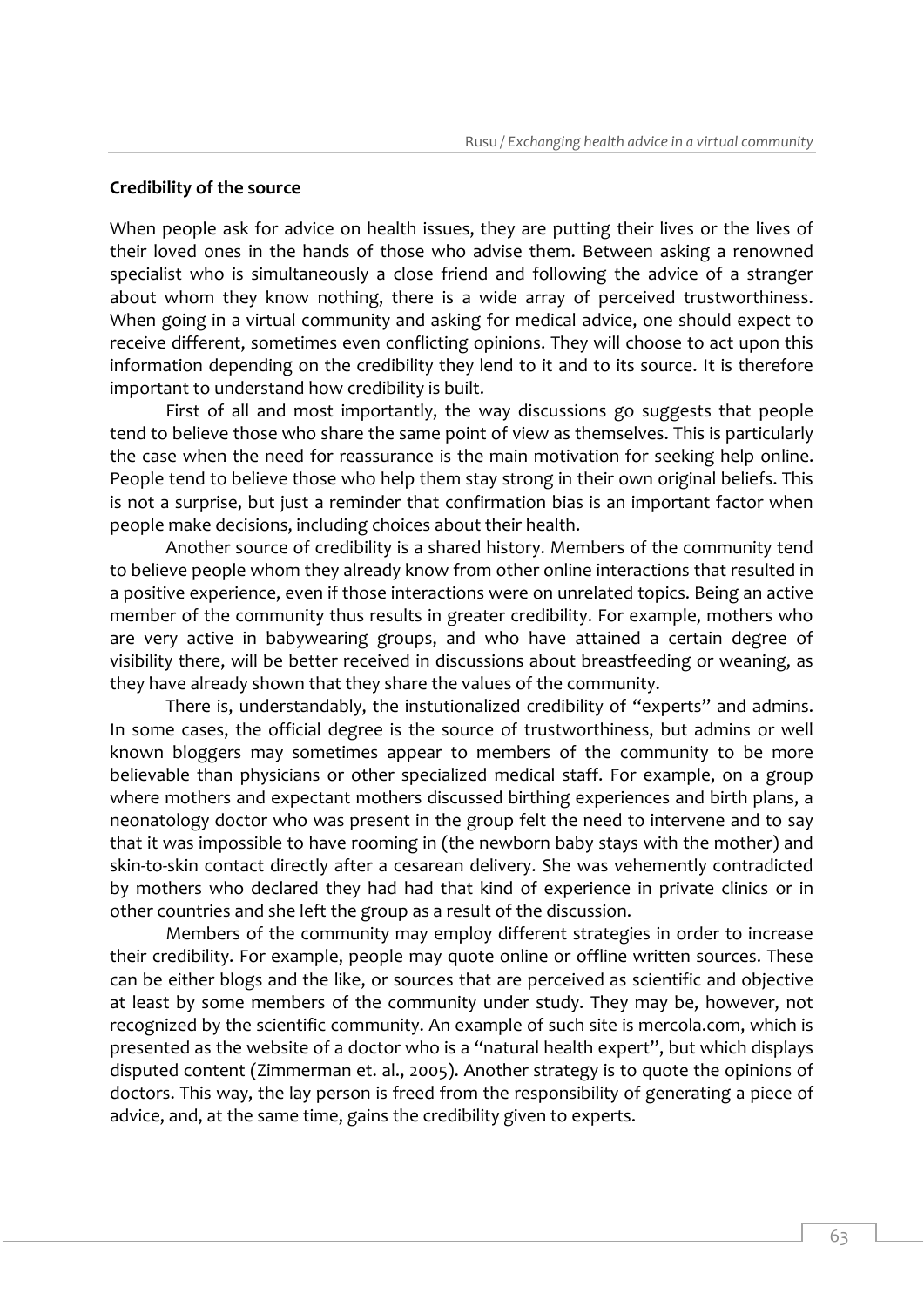People who share the same medical problem or concern tend to be summoned to participate in discussions on that topic, as they can report on their own experiences and they tend to have already undergone a process of documenting themselves on that particular issue. They also employ the strategy mentioned above: that of citing their doctors.

Things that *apparently* undermine credibility are bad grammar, unrealistic names, being a newcomer, the lack of a realistic profile picture, and having a bad reputation i.e. being known for belonging to the other party. These are apparent factors, as they are being brought to attention only when the person having one or several of these characteristics contradicts the opinion of other members. They tend to be overlooked when the opinions expressed are in accordance with the shared values of the community or group.

We will illustrate the sharing of medical advice with two examples. The first one is a topic that does not get much public attention: vaginal birth after cesarean (VBAC). It is a topic of interest to mothers who already have given birth through a C-section and how wish or plan for a vaginal birth. The second topic gets attention from a far wider public and is also covered by the media: it is the case of vaccines. As already stated, this is a very divisive topic and it is therefore considered taboo in many settings.

#### **Vaginal birth after cesarean delivery: How to?**

The topic of vaginal birth after cesarean delivery is of interest for a relatively small part of the population: mothers who already had a birth by C-section, who are pregnant or are planning on a new pregnancy, and who wish for a vaginal birth. To this we may add the experts: obstetricians, midwifes, nurses, and doulas. There are controversies among the medical profession, as there are only a few clinics where an expectant mother can have a trial of labor after cesarean (TOLAC) and, within them, only a handful of doctors willing to assist VBACs.

Until recently (the summer of 2016), there used to be only one Romanian-speaking active Facebook group on the topic. There, mothers have sought information about VBAC, its risk and benefits in general, and about specific conditions in clinics from Romania. They also have shared their birthing experiences and have given and found emotional support. Most expressed opinions are in favour of VBAC, even though some members are more reserved when it comes to what a mother can and cannot risk when it comes to giving birth.

Mothers come to this group somwhere between immediately after having had a cesarean delivery, and right before the second birth. Many of the members regret their Csection and some even feel that they were tricked into it. There are numerous stories of mothers who were induced and then ended by having a cesarean delivery. There are mothers who got directly a cesarean because their doctor was leaving on vacation or because holidays were coming, or who were told they cannot risk going into labour because they had a small frame or because they had eye-problems. Then there are women who feel they were rushed during labor, or that they were put on unneeded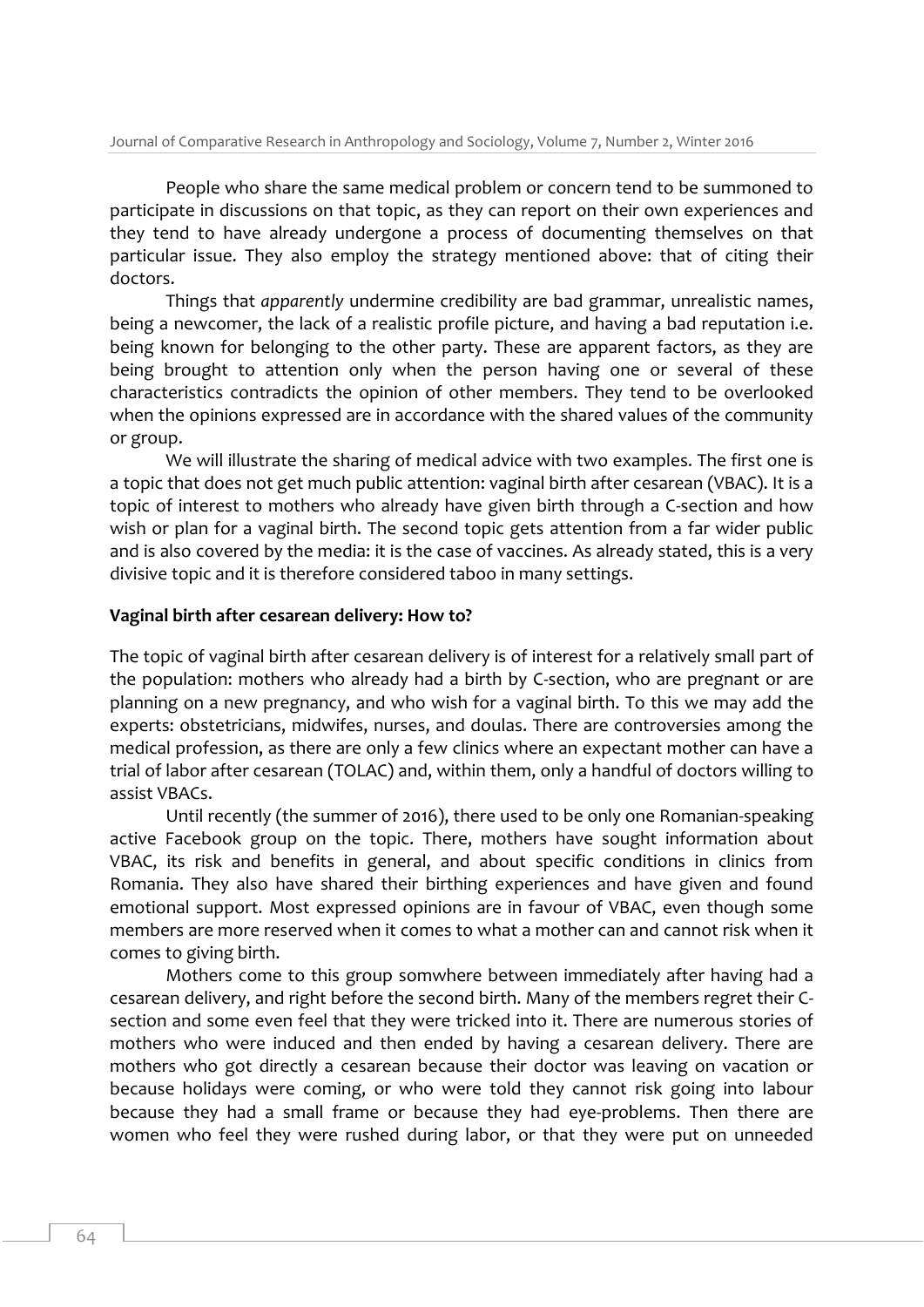medication and that if their labour had developed naturally, they would have been able to give birth vaginally. They describe their experiences as sad, painful, and traumatic and they are determined to be better informed the next time around and to at least go through a TOLAC.

In the summer of 2016, there was a partial split in the group, after a conflict between members who were more in support of "allopathic" medicine, and those in support of alternative medicine and nonmedicalized birthing. Some members complained that the group had changed when a doul a and hypno-birthing specialist, who had created her own birthing concept, had taken over its administration. As it shifted focus towards hypno-birthing and new germanic medicine, some doctors and midwifes left the group, while some active members were banned for expressing views that conflicted with the general direction the group had taken.

This is an example of how an internal conflict between "extremists" and "moderates" was managed (the labels are attributed by the members of the community; see Rusu, 2015, for the full typology). The supporters of "allopathic" medicine were in favour of thorough monitoring of pregnancy and birth, whereas the others argued that too much monitoring can stress the mother and thus impede the course of the natural birth process, which can cause a new, unnecessary cesarean delivery. The conflict resulted in the exclusion of some members from the group, and the voluntary departure of others. A new group, that describes itself as fact-based, came to life. It had already been created for some time, but it only became active after that incident. Doctors and midwifes are active members in that group. The two groups overlap, as many members are part of both. The owner and admin of the new group has herself been an active member in the old group the whole time. The initial (and with around 4.500 members, compared to slightly more than 700 members, bigger) group is more active and its focus is on individual experiences, mind-body balance, and natural birth. It is aimed at providing a space for mothers and expectant mothers to share experiences, to express their worries and to find reassurance. However, there too members can find more pragmatic information about doctors and clinics willing to allow TOLAC and VBAC, and about hospital conditions. They can also ask for clarifications about diagnoses and the risks they carry for their pregnancy and birth or reassurance that their symptoms (e.g. light abdominal pain, light contractions) are normal. As doctors have left the group, these concerns are addressed by midwifes, doulas and other mothers.

## **To vaccinate or not to vaccinate – this is a question one shall not ask**

As already stated, the community under study is a community that goes against the mainstream. At the same time, it is made of parents who are better-than-average educated and who are on a constant quest to inform themselves on the best way to raise their children. On the one hand, they are prone to seek scientific information and to base their choices on it (see also Faircloth, 2010, for an analysis on how breastfeeding mothers justify their decision). On the other, they distrust mainstream guidelines. It has already been shown (Lewandowsky et. al., 2016) that people who support freedom of choice and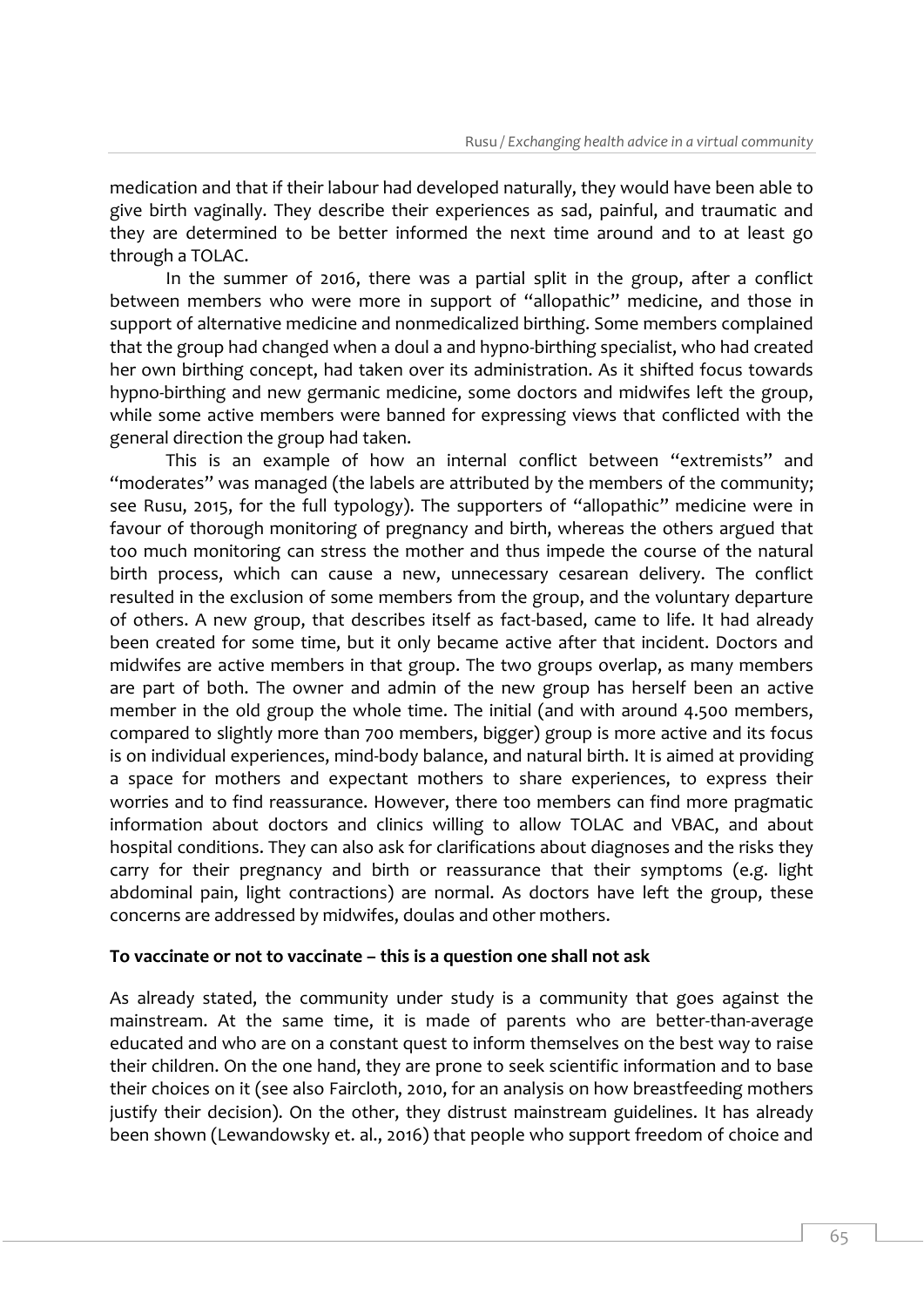free markets will be prone to oppose state intervention in any field and will tend to dismiss scientific consensus that would justify it. As in the case of global warming analyzed by Lewandowsky et. al (2016), there is a majority of professionals who agree on the scientific findings that support the intervention of the state. In the case of global warming, there is a wide consensus among the scientific community that global warming is a real man-made problem, and that regulations against carbon dioxide emissions are necessary. In the case of vaccines, there is an overarching consensus in the medical community that there is a need for a widespread vaccine coverage of the population. In both cases, there are also some "dissidents" from within the scientific community, who support the opposite point of view. In the case of vaccines, there are doctors who dispute the safety and effectiveness of vaccines. The Romanian anti-vaccination movement has produced a book (written by a doctor) and numerous conferences moderated by a doctor who is also a university professor. This gives it a sense of scientific legitimation while still fighting "against the system".

Vaccines are arguably the most divisive topic of discussion when it comes to children's health issues. This is why it is considered taboo or "hot" in many Facebook groups belonging to the community, as an issue on which people would never reach agreement, and which is therefore banned from discussion. There are, however groups dedicated to discussing vaccines, but they are overtly situated on one side or the other of the argument.

For example, in order to enter one anti-vaccination group of the community, future members have to prove through medical records that they belong there. Only people who can prove that they are genuinely anit-vaccination are allowed to enter. Therefore, for ethical reasons, we will further analyze anti-vaccination discourse found on public blogs and Facebook pages belonging to the community. The pro-vaccination group, where some of the most active members are physicians, is less strict, allowing virtually anyone to enter. However, vocal "anti-vaxxers" are asked to leave or banned.

As argued elsewhere, this is an internal "ideological" conflict (Rusu, 2015). This label is not meant to minimize the scientific knowledge produced in the fields of immunology and pharmacology, but it reflects upon the social reality of the conflict. People engaged in it are in their great majority not medical professionals, but concerned parents who want to make the best decisions for their children. In the absence of direct scientific knowledge and especially in the context of lack of trust in medical professionals, it is difficult to distinguish between correct and flawed sources of information.

This is an example of segregation that forms 'tribes' (Kozinets, 2010) that are separated from each other and rarely communicate directly. In each of them, people are screened against differing opinions and actually get the reassurance that they made the correct choice and, thus, as Sunstein (2002) noted, get to more extreme views than those they started with. This is, of course, not the first time that anti-vaccination arguments on the internet have been under scrutiny (Kata, 2009, 2011; Zimmerman et. al. 2005). The interesting finding when analyzing the two opposed discourses is that each tribe accuses the other of the exact same things.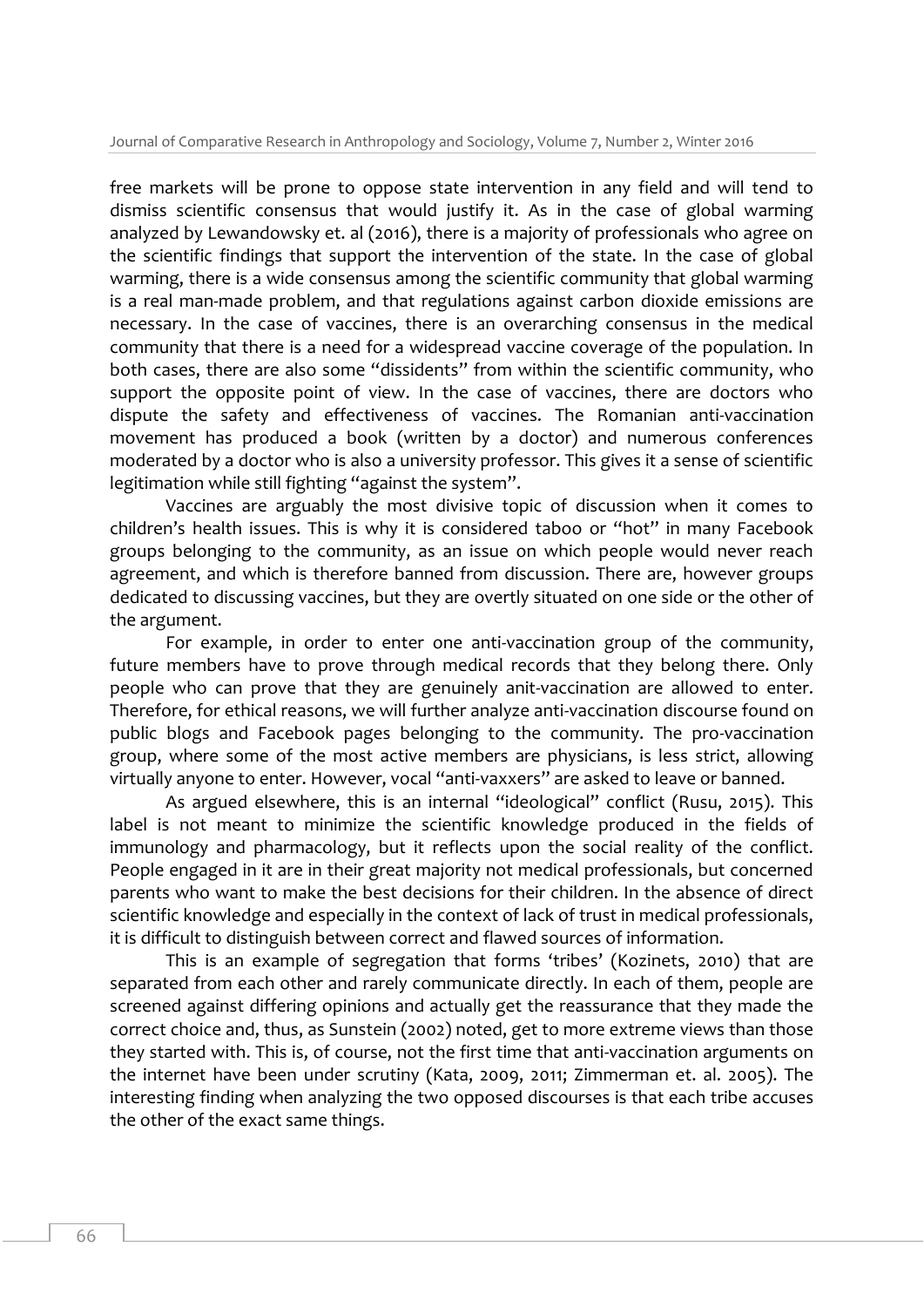Firstly, they accuse each other of being brainwashed. Those who vaccinate are said to be brainwashed by the media, which is at the service of the pharmaceutical industry. Those who oppose vaccines are accused of being brainwashed by the more prominent bloggers of the movement.

On the same note, they accuse each other of following either some leaders, or the official guidelines indiscriminately, *religiously*. There are a few very prominent people in the Romanian anti-vaccination movement who have elicited such strong passions that there are Facebook pages dedicated to their support or, on the contrary, to fighting against them.

Each party accuses the other of being impostors and using falsified data. For example, on the link between MRM vaccination and autism, each side invokes studies. The controversy raised by a famous article that was later retracted, and that stated MRM vaccination as the cause of autism, is far from being settled. "Anti-vaxxers" maintain that the article was true, but was retracted due to pressure from "Big Pharma" and refuse to accept data coming from the American CDC, as it is thought to be subdued to industrial interests. On the other hand, "vaxxers" use the retraction of that article as an argument to dismiss any information that could imply vaccines have adverse effects, no matter the source.

Information on the negative outcomes of the opposite choice is dismissed as anecdotal or plain false. Those who are pro vaccination dismiss recounts of childern developing symptoms of autism after vaccination as coincidences – first signs of autism are diagnosed around the same age as the vaccination for mumps, rubella and measles -, or lies. Those who are against vaccination dismiss news about children who died of measles, as either coincidences – those children came from poor living conditions and died of pneumonia or other illnesses that overlapped with measles -, or lies.

Fear is an important factor in the vaccine debate. Depending on which side you lend your ear to, either the pharmaceutical industry, or the leaders of the anti-vaccine movement, exploit parent's fears. Accordingly, both "vaxxer" and "anti-vaxxer" parents would be acting out of fear. This means that some parents fear the illnesses against which they vaccinate their children, as they are described by "Big Pharma" and subdued governement agencies, while others fear the adverse effects of vaccines, as described by the "anti-vaxxers". For example, people belonging to the anti-vaccination movement attribute the beginning of vaccination within the first week of life to the exploitation by the pahrmaceutical industry of new parent's anxiety and fear.

Each party accuses the other of minimizing the risks associated with their own choice and maximizing the risks associated with the other's choice. Thus, people who are pro-vaccination accuse the others of minimizing the risk of getting a disease like pertussis or poliomielitis, and of downplaying the so-called childhood illnesses. They are, in turn, accused of not taking adverse effects and risks from vaccination seriously. There is just a small step from this to accusing each other of risking their and other children's lives.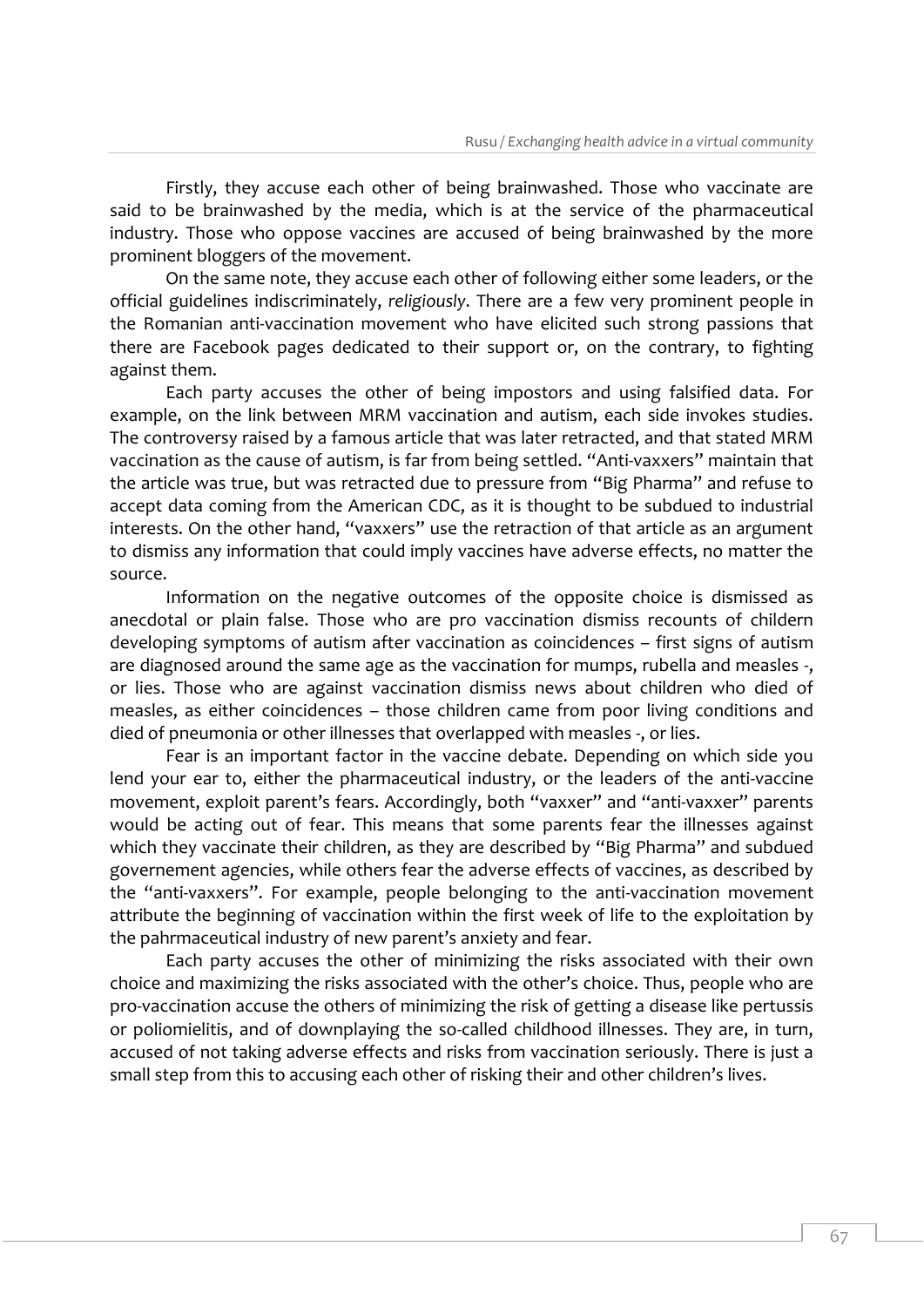## **Consequences**

At the individual level, the consequences of seeking medical advice online are sometimes material: some refuse or postpone treatment, others self-medicate; some decide to not follow their doctor's orders and to ask for a second opinion from a doctor recommended by other members of the community, while some receive the confirmation that their doctor is probably right; some decide they have to further investigate. Any of these choices may have good or bad results. Sometimes, the people who initially asked return to thank the community for their support and advice, while sometimes they come back to decry not having listened to their doctor in the first place. There are even some stories of deaths that are attributed to having listened to the virtual community. These stories circulate within the community and are brought forth as a warning when members feel that things are going too far from the mainstream.

A social consequence of seeking medical advice in virtual communities is tribalization. In the online social world, it is far easier to surround oneself with people who think the same way as us, getting simultaneously isolated from those who think differently. Sometimes this is done without intention, just by seeking the company of likeminded people, but, as in the case of vaccines, sometimes people actively exclude those who think differently from the discussions. As Sunstein (2002) noted, this can lead to extreme attitudes, which, in terms of consumption, create "passionates" (Kozinets, 2002).

## **Conclusion**

This is not a medical paper. As far as possible, the author has tried not to let her own health choices influence the analysis of online discussions on medical topics. It is not the aim of this paper to discuss whether VBAC is or should be a valid medical option. The author has no medical competence to judge whether vaccines are safe or not, whether they are effective or not. The aim of this paper is to illustrate and to get a better understanding of the way medical issues are discussed and interpreted in virtual communities, and of the way people are influenced by the virtual community to which they belong.

One important finding is that people tend to listen to those with whom they share the same views on health issues. Credibility is built through repeated interactions and the appearance of being well documented, by citing external sources, but being on the same page when it comes to health choices seems to be the most important factor.

Hot topics can be tolerated within the community only by declaring them taboo in most settings and by creating separate settings where likeminded people may discuss them. It is an interesting finding of this paper that opposing parties use the same types of arguments against each other's point of view and that people will rarely change their position on these topics as a result of online interactions.